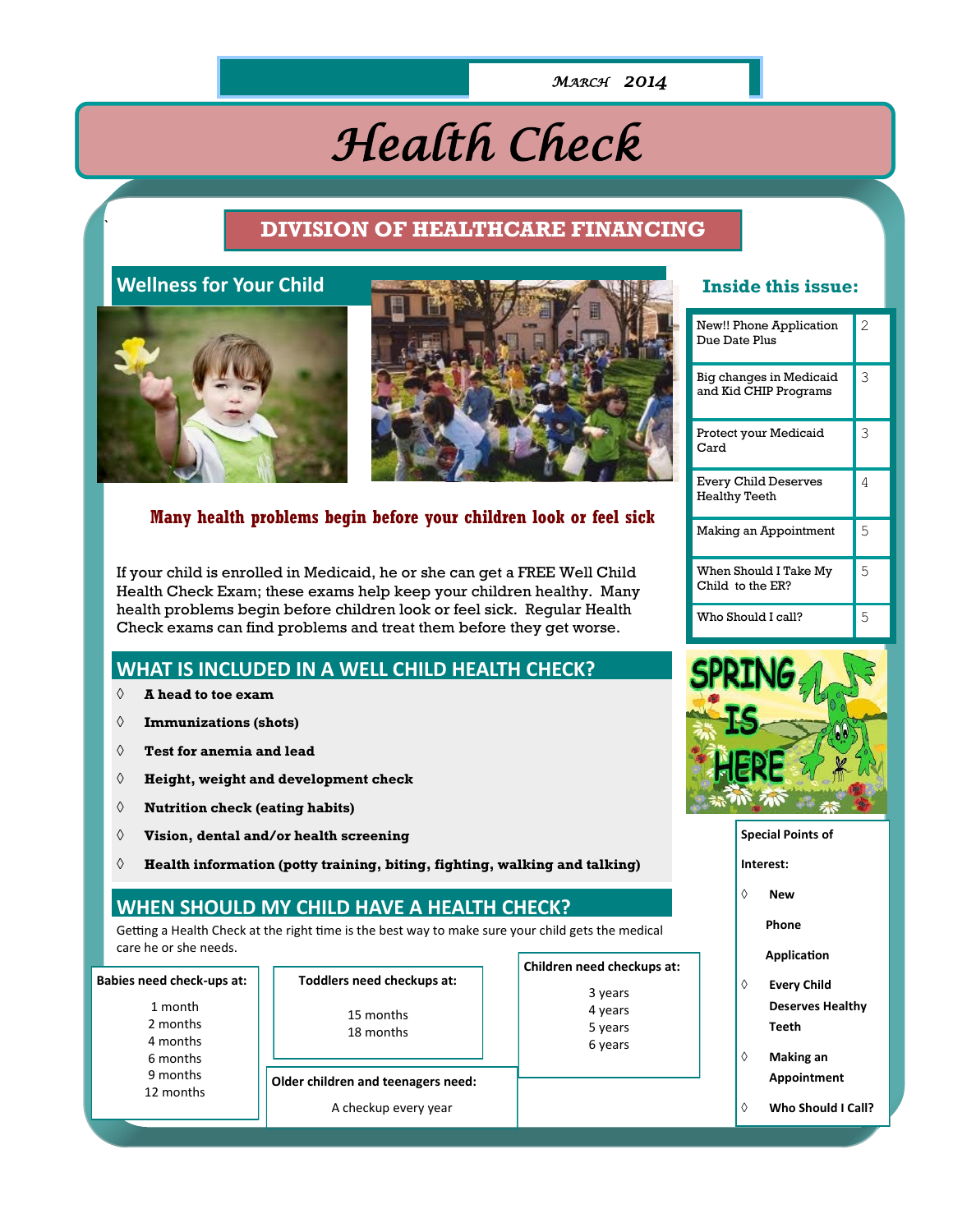#### **Page 2**

#### **New!! Phone Application– Due Date Plus**

#### By Stacy Strausser - Xerox

The Wyoming Department of Health recently launched a pilot of Due Date Plus for Medicaid Clients. The new mobile solution enables women enrolled in its Medicaid program to get pregnancy health advice and access healthcare services through a smartphone. Xerox Care and Quality Solutions, Wyoming's health management vendor, is bringing the program to Wyoming State Medicaid clients.

"In a rural state like Wyoming, we use cell phones all the time. A phone-based program that helps women connect with our healthcare programs no matter where they are in the state is especially helpful," said Dr. James Bush, Wyoming's Medicaid Medical Director.

The app is pretty simple. You first enter your due date and the app will calculate how many days you have left until your due date as well as key pregnancy milestones. Milestones including dates you should start to feel kicking or heart rates from the baby, as well as when you'll need to see your doctor for check-ups. The app also allows expecting mothers to enter their current symptoms during pregnancy, and tells them whether they are common during pregnancy or whether they should contact a doctor. Women can use the weight gain calculator, get information on over 50 risk factors for pregnancy complications., and be referred to a free 24/7 call center staffed by nurses or a WYhealth care manager for ongoing support. Women can also contact their local Public Health Offices, which offer home visits and other health services for pregnant women. For more information on the Due Date Plus mobile solutions, go to WYhealth.net or call 1-888-545-1710.



**Call to speak to a nurse at: 888-545-1710**

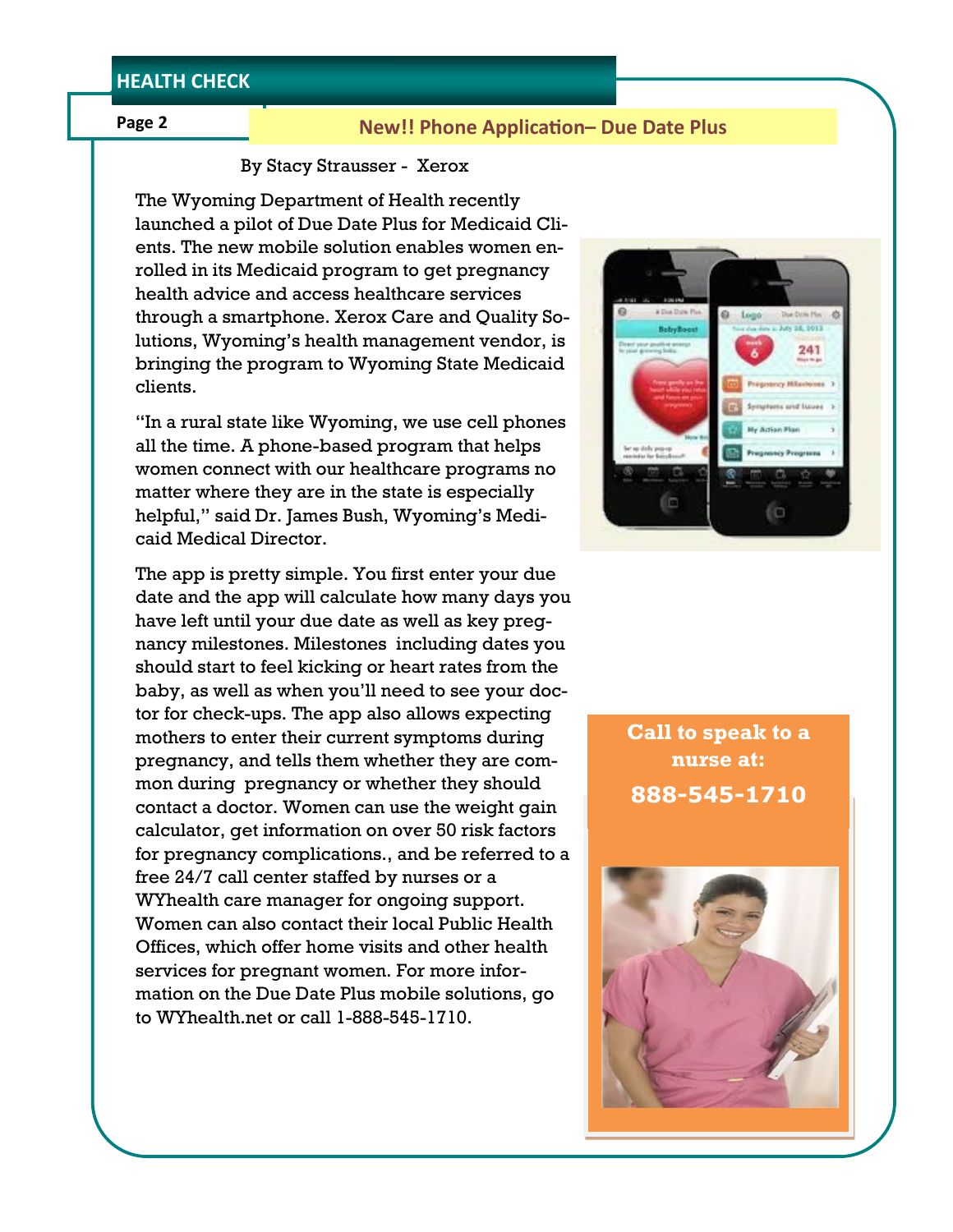## **VOLUME 11, ISSUE 1**

## **Big Changes for Medicaid and Kid Care Chip Page 3**

#### By Jan Stall– Eligibility Program

For many years, the first step for most Wyoming residents applying for Wyoming Medicaid services was to visit a local Department of Family Services (DFS) office. Over the past year-and-a-half, the Wyoming Department of Health (WDH) and DFS worked together to move Medicaid programs from local DFS offices to a customer service center located in Cheyenne.

 At the same time, the WDH began using a new eligibility system for Medicaid and Kid Care CHIP. The new system, known as WES, will allow you to apply for benefits online, renew your benefits or make changes to your case. Both WDH and DFS expect the new system and the customer service center to result in better customer service and faster decisions.

The final change was the WES online application which was ready for public use on February  $3^{rd}$  when all remaining Wyoming Medicaid cases were moved to the new customer service center.

The changes include:

- A new online web portal [www.wesystem.wyo.gov](http://www.wesystem.wyo.gov) for Wyoming Medicaid and Kid Care CHIP so you can submit applications and renewals, as well as make changes to your case online 24 hours a day, 7 days a week.
- A new customer service center, which is open from 7:00 am to 6:00 pm Monday through Friday, can answer questions, take applications online, over the phone, by mail or in person for both Wyoming Medicaid and Kid Care CHIP.
- The new system also allows for real-time decisions for many people.
- Some people may notice they have a Medicaid number that starts with 0800 instead of 0600. This does not mean that anything has changed with your case or your benefits; just that your case is in the new system. Please continue to use your current Medicaid card.

The new system also talks to the Federally Facilitated Marketplace, so that you receive the best coverage. These marketplaces were included in the law known as the Affordable Care Act.

## **Protect Your Medicaid Card and Number**

#### By Amy Guimond-Program Integrity

Protecting your personal information is the best defense in the fight against healthcare fraud and abuse. You can make a difference in this fight.

#### **Protect your Medicaid Card and Number**

- DO NOT share your Medicaid card or number, records or other medical information with anyone except your doctor or healthcare provider.
- DO NOT give your Medicaid card or number to anyone who has not provided medical services for you.
- DO treat your Medicaid number the way you treat your Social Security number-do not loan or sell it to anyone.
- KEEP your Medicaid card in a safe place, the way you would protect your money or checkbook.
- WATCH for businesses that offer free gifts or medical services in exchange for cards or numbers.
- DO report suspected instances of fraud.

Visit or report any suspected fraud at Stop Wyoming Medicaid Fraud

http://stopwyomedicaidfraud.com or call 1-855-846-2563.

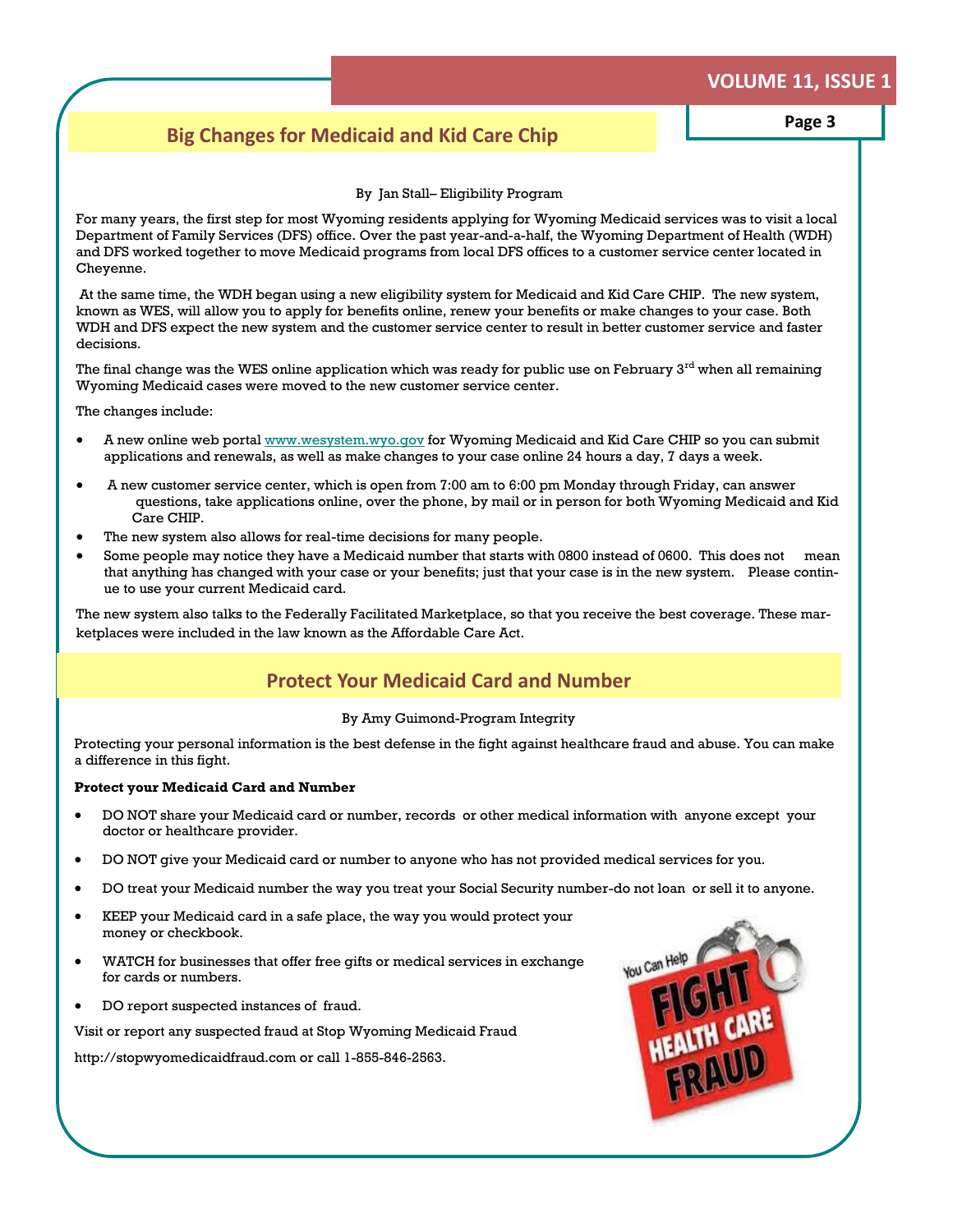#### **HEALTH CHECK**

**Page 4**

## **Fun Facts– Did you know??**



# Can you help the tooth get to the dentist??



- Do you know that your toe-prints are also unique, just like your finger prints !
- Did you know, you have no sense of smell when you're sleeping!
- You know, you can see your nose all the time but somehow your brain always ignores it!
- An average person has over 1,460 dreams a year which is about 4 dreams every night!
- On a clear night, the human eye can see between 2000 to 3000 stars in the sky.
- The human body has enough iron in it to make a 3 inches long nail.
- It is impossible to hum when your nose is plugged.
- Enamel is the hardest substance in the human body
- Every drop of blood in your body is filtered by your body over 300 times a day.

## **Every Child Deserves Healthy Teeth**

#### By April Burton-Dental Program

The 1+1 dental program has been designed to encourage parents and dentists to see babies and toddlers for their first dental visit when the child turns one. Wyoming Medicaid is dedicated to starting children on a lifelong path to good dental care. By having children seen for their first visit at a younger age, dentists will be able to diagnose and treat dental problems at early ages and help prevent major problems later in life. For help finding a dental provider , go to the Provider Locator found on the website. [https://wyequalitycare.acs-inc.com/](https://wyequalitycare.acs-inc.com/wy/client/general/providerLocator.do) [wy/client/general/providerLocator.do.](https://wyequalitycare.acs-inc.com/wy/client/general/providerLocator.do)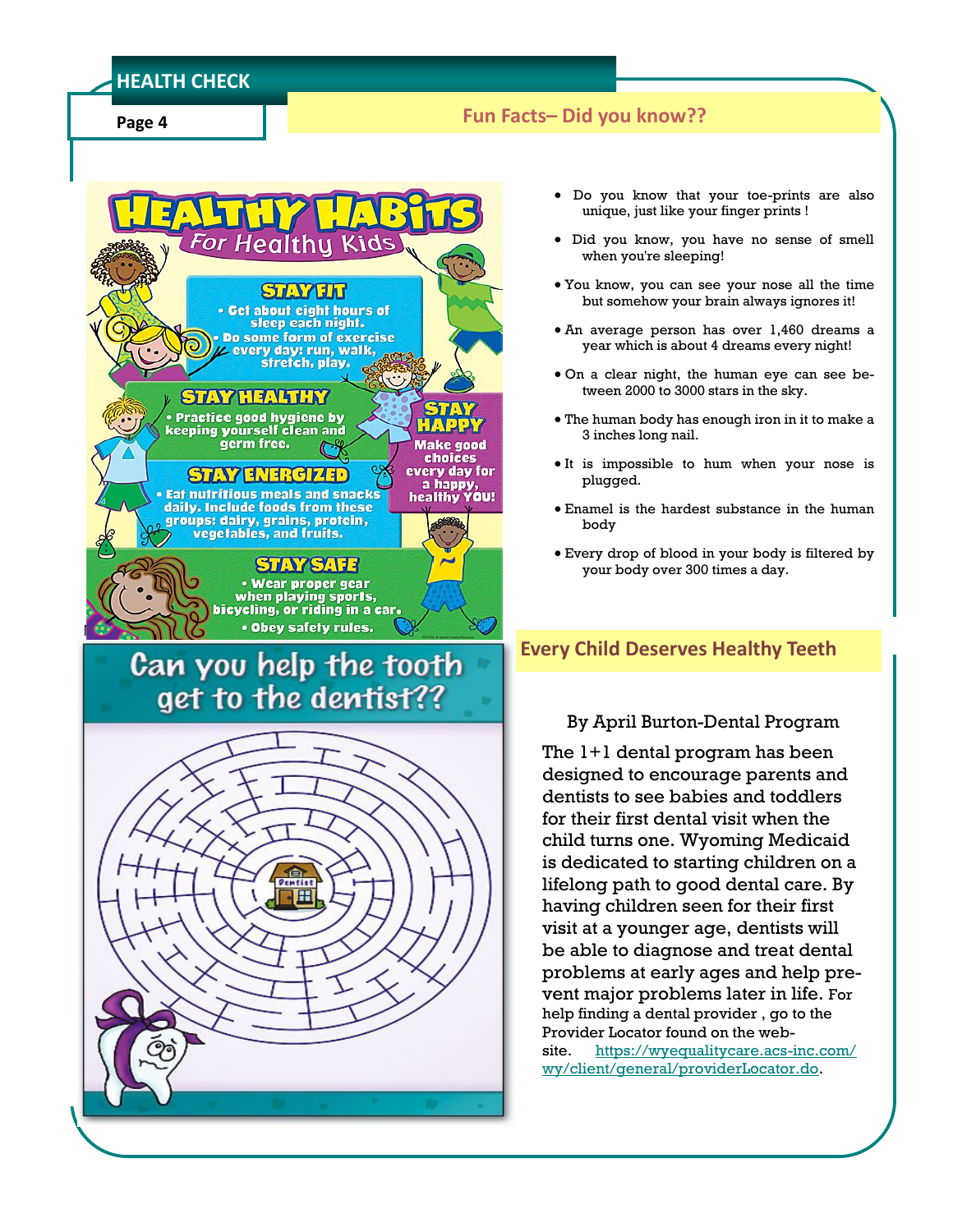## **VOLUME 11, ISSUE 1**

**Page 5**

#### **WHERE SHOULD I TAKE MY CHILD FOR CHECK-UPS?**

Your doctor, a clinic, health center, or local health department can provide Well Child Health Checks. It is best to establish a "medical home", a place that coordinates all your healthcare needs. Have your "medical home" keep track of your child's history.

For dental exams, make an appointment with a dentist in your area.

## **MAKING AN APPOINTMENT**

- $\Diamond$  You make an appointment directly with your child's doctor or dentist. It is important to ask if they will accept Medicaid when making the appointment. If they do not, you will need to find another doctor or dentist.
- It is important for you to keep your child's appointment. The doctor and dentist reserve time especially for your child. If you cannot keep your child's appointment, call and tell them as soon as possible.

## **WHEN SHOULD I TAKE MY CHILD TO THE EMERGENCY ROOM?**

Emergency rooms are for emergencies and life-threatening situations, and should not be used for any other purpose. Emergency room care is expensive. Do not go the emergency room for care that should take place in a health provider's office, such as sore throats, colds, flu, earache, minor back pain and tension headaches.

Emergency care is covered 24 hours a day, 7 days a week. An emergency is a serious threat to your child's health. If you believe your child has an emergency, go to the nearest emergency room or call 911. Some examples of emergencies are:

\*Chest pain \*Vomiting blood \*Severe cuts or burns \*Broken bones \*Loss of consciousness/blackout

\*Trouble Breathing \*Bleeding that does not stop



#### **WHO SHOULD I CALL?**

- $\Diamond$  If you have any questions related to Medicaid or CHIP enrollment application or income requirements, you will need to call the Customer Service Center (CSC) at (855) 294-2127.
- $\Diamond$  If you have any questions related to your Medicaid benefits covered services, or ordering a replacement Wyoming Medicaid card please contact Client Relations at (800) 251-1269, press 1
	- If you need to verify or terminate insurance coverage, press 2
	- If you need to notify Medicaid of an accident or a subrogation case pending settlement, press 3
- $\Diamond$  For Children's Special Health (CSH) eligibility, call your local Public Health Nursing (PHN) office. For information on services and limitations for CSH programs, call (307) 777-7941 or (800) 438-5795.
- For prescription services, call the Pharmacy Help Desk at (877) 209-1264
- $\Diamond$  For travel reimbursement, call (800) 595-0011
- $\Diamond$  To apply for assistance in purchasing nutritional food items (i.e. formula, juice, milk, eggs, etc) through the Women, Infants, and Children (WIC) program, contact your local WIC office.
- To talk to a health coach or a nurse, contact Xerox Care and Quality Solutions at (855) 545-1710.